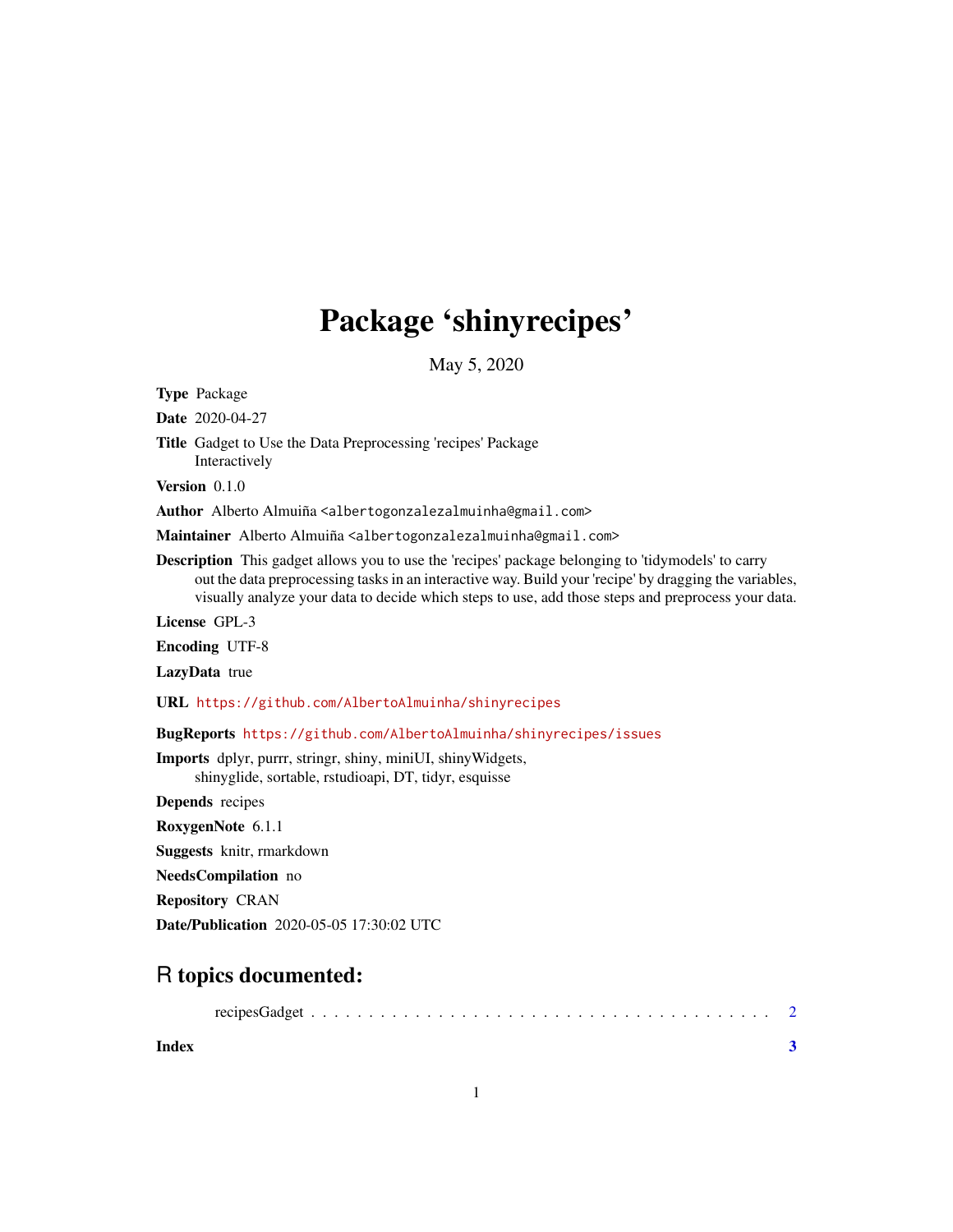<span id="page-1-0"></span>recipesGadget *Recipes Gadget*

#### Description

Gadget to use the data preprocessing 'recipes' package interactively.

#### Usage

```
recipesGadget(.df, bake_list = NULL)
```
#### Arguments

| .df       | data frame, data table or tibble on which the preprocessing steps will be trained. |
|-----------|------------------------------------------------------------------------------------|
| bake list | A named list where each element is a data frame, data table or tibble on which     |
|           | the selected preprocessing steps can be applied.                                   |

#### Details

Find more information in the [shinyrecipes](https://albertoalmuinha.github.io/shinyrecipes/) web page.

#### Value

Returns a list containing the trained recipe as well as all the data to which the recipe has been applied within the gadget.

#### Author(s)

Alberto Almuiña

#### Examples

```
{if(interactive()){
recipesGadget(.df = mtcars, bake_list = list('mtcars1' = mtcars1))
}
}
```